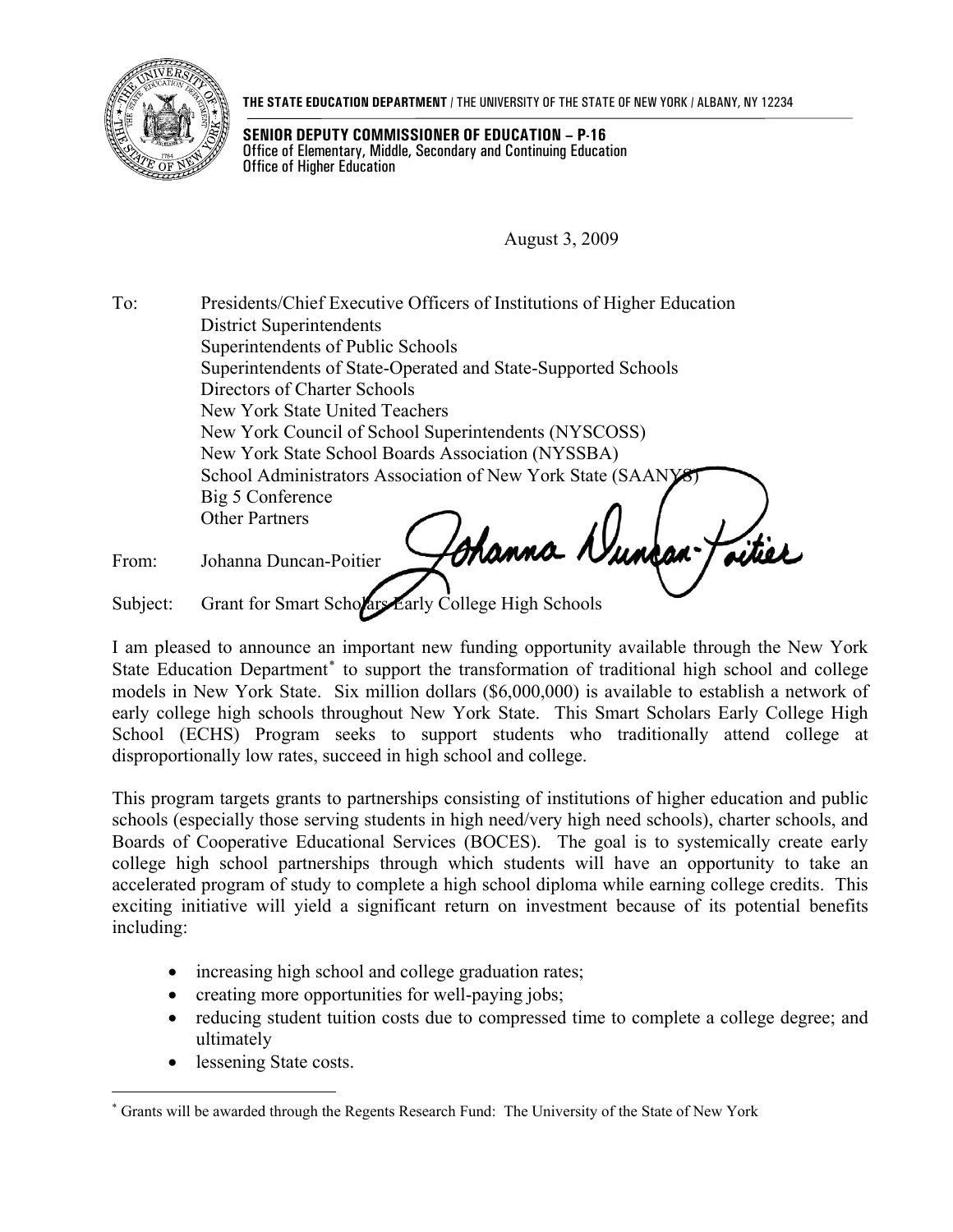The ECHS program is aligned with the Board of Regents over-arching goal to close the performance gap for all students in P-16 and improve college readiness.

# *Eligibility*

The following types of institutions are eligible to submit a response to a Request for Proposal (RFP) to create an ECHS program:

- all public high schools (especially high need/very high need schools), charter schools, BOCES; and
- all New York State colleges and universities.

Community-based organizations are encouraged to engage in support of the ECHS partnerships, but they cannot be an applicant. The participating community-based organization must have 501(c) 3 status.

While priority will be given to proposals with a systemic approach to establishing new early college high schools, existing early college high schools are eligible to respond to the RFP. However, if funds are made available to an existing program, the investment must result in a new or expanded level of service that includes developing demonstration sites with a design for sustained longevity; creating and communicating best practices; or increasing the number of students served.

# *Funding*

We anticipate \$12,000,000 will be available over a four-year period for the ECHS initiative in two distinct \$6,000,000 increments, through individual Requests for Proposal. A typical award may range from \$300,000 to \$500,000, contingent on the number of successful applicants. About 23 Smart Scholars Early College High School partnerships will be established for two cohorts of partnerships. Each funded partnership is required to work with a State-identified intermediary organization, with demonstrated experience in ECHS development and coordination, which will provide technical assistance to the partnerships as well as administrative services to the University of the State of New York.

## *Timeline*

**The first RFP** includes the \$6,000,000 in funding and corresponds to the first cohort of early college high school students. Approximately 11 contracts will result from this RFP, with an expected start date of December 1, 2009 for a planning phase, and will enroll the first cohort of students in September 2010. The RFP is located at <http://emsc.nysed.gov/smartscholars.html>.

**The second RFP** is contingent on an appropriation from the Legislature in the 2010-2011 New York State budget. If funded, the second cohort of approximately 12 partnerships (12 contracts), will begin its planning phase in September of 2010 and will enroll the second cohort of students in September 2011.